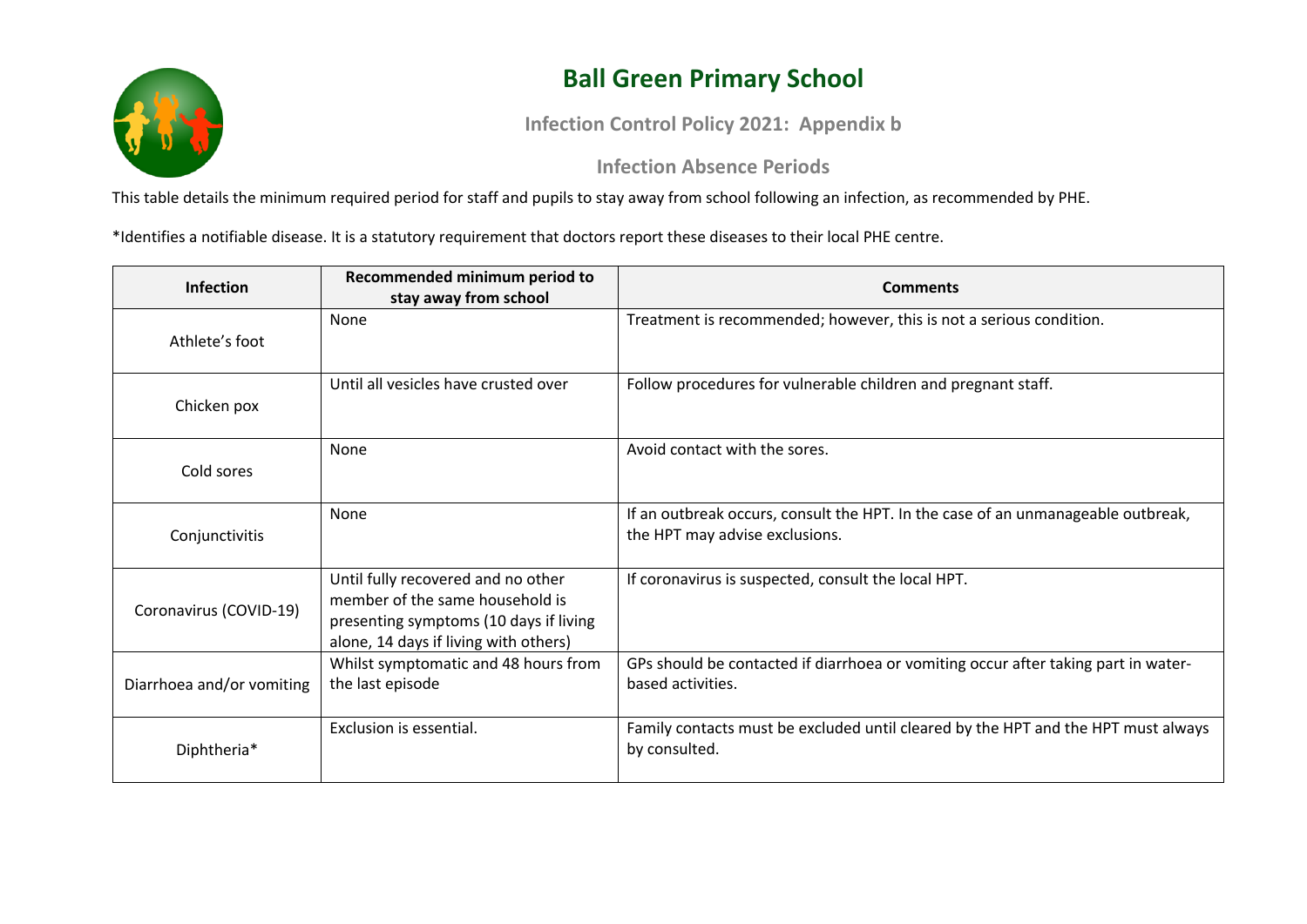| <b>Infection</b>                           | Recommended minimum period to<br>stay away from school                                       | <b>Comments</b>                                                                                                                                                                                        |
|--------------------------------------------|----------------------------------------------------------------------------------------------|--------------------------------------------------------------------------------------------------------------------------------------------------------------------------------------------------------|
| Flu (influenza)                            | Until recovered                                                                              | Report outbreaks to the HPT.                                                                                                                                                                           |
| Glandular fever                            | None                                                                                         |                                                                                                                                                                                                        |
| Hand foot and mouth                        | None                                                                                         | Contact the HPT if a large number of children are affected. Exclusion may be<br>considered in some circumstances.                                                                                      |
| <b>Head lice</b>                           | None                                                                                         | Treatment recommended only when live lice seen. Exclusion is not normally<br>permitted. In severe, ongoing cases, the LA does have the power to exclude;<br>however, exclusion should not be overused. |
| Hepatitis A*                               | Seven days after onset of jaundice or<br>other symptoms                                      | If it is an outbreak, the HPT will advise on control measures.                                                                                                                                         |
| Hepatitis B*, C* and HIV                   | None                                                                                         | Not infectious through casual contact. Procedures for bodily fluid spills must be<br>followed.                                                                                                         |
| Impetigo                                   | 48 hours after commencing antibiotic<br>treatment, or when lesions are crusted<br>and healed | Antibiotic treatment is recommended to speed healing and reduce the infectious<br>period.                                                                                                              |
| Measles*                                   | Four days from onset of rash                                                                 | Preventable by vaccination (MMR). Follow procedures for vulnerable children and<br>pregnant staff.                                                                                                     |
| Meningococcal<br>meningitis*/ septicaemia* | Until recovered                                                                              | Meningitis ACWY and B are preventable by vaccination.<br>The HPT will advise on any action needed.                                                                                                     |
| Meningitis* due to other<br>bacteria       | Until recovered                                                                              | Hib and pneumococcal meningitis are preventable by vaccination. The HPT will<br>advise on any action needed.                                                                                           |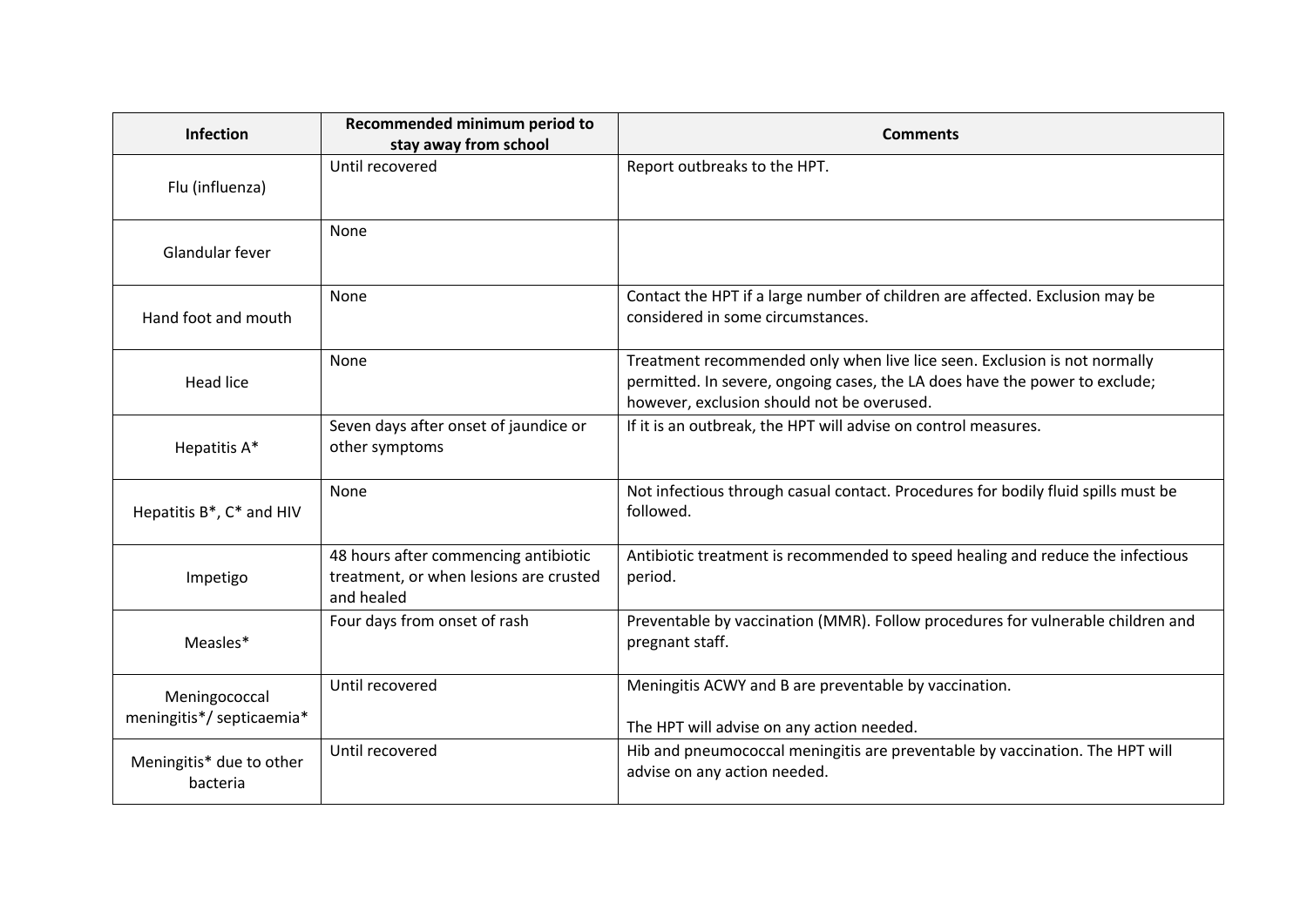| Infection                                      | Recommended minimum period to<br>stay away from school                                                                                                                  | <b>Comments</b>                                                                                                                                                                                                                                                                                                                                   |
|------------------------------------------------|-------------------------------------------------------------------------------------------------------------------------------------------------------------------------|---------------------------------------------------------------------------------------------------------------------------------------------------------------------------------------------------------------------------------------------------------------------------------------------------------------------------------------------------|
| Meningitis viral*                              | None                                                                                                                                                                    | As this is a milder form of meningitis, there is no reason to exclude those who have<br>been in close contact with infected persons.                                                                                                                                                                                                              |
| <b>MRSA</b>                                    | None                                                                                                                                                                    | Good hygiene, in particular environmental cleaning and handwashing, is important<br>to minimise the spread. The local HPT should be consulted.                                                                                                                                                                                                    |
| Mumps*                                         | Five days after onset of swelling                                                                                                                                       | Preventable by vaccination with two doses of MMR.                                                                                                                                                                                                                                                                                                 |
| Ringworm                                       | Exclusion is not usually required                                                                                                                                       | Treatment is required.                                                                                                                                                                                                                                                                                                                            |
| Rubella (German measles)                       | Four days from onset of rash                                                                                                                                            | Preventable by two doses of immunisation (MMR). Follow procedures for pregnant<br>staff.                                                                                                                                                                                                                                                          |
| Scarlet fever                                  | 24 hours after commencing antibiotic<br>treatment                                                                                                                       | Antibiotic treatment is recommended, as a person is infectious for two to three<br>weeks if antibiotics are not administered. If two or more cases occur, the HPT should<br>be contacted.                                                                                                                                                         |
| <b>Scabies</b>                                 | Can return to school after first<br>treatment                                                                                                                           | The infected person's household and those who have been in close contact will also<br>require treatment.                                                                                                                                                                                                                                          |
| Slapped cheek/Fifth<br>disease/Parvo Virus B19 | None (once rash has developed)                                                                                                                                          | Follow procedures for vulnerable children and pregnant staff.                                                                                                                                                                                                                                                                                     |
| Threadworms                                    | None                                                                                                                                                                    | Treatment recommended for the infected person and household contacts.                                                                                                                                                                                                                                                                             |
| Tonsillitis                                    | None                                                                                                                                                                    | There are many causes, but most causes are virus-based and do not require<br>antibiotics.                                                                                                                                                                                                                                                         |
| Tuberculosis (TB)                              | Pupils with infectious TB can return to<br>school after two weeks of treatment if<br>well enough to do so, and as long as<br>they have responded to anti-TB<br>therapy. | Only pulmonary (lung) TB is infectious. It requires prolonged close contact to spread.<br>Cases with non-pulmonary TB, and cases with pulmonary TB who have effectively<br>completed two weeks of treatment as confirmed by TB nurses, should not be<br>excluded. Consult the local HPT before disseminating information to staff and<br>parents. |
| Warts and verrucae                             | None                                                                                                                                                                    | Verrucae should be covered in swimming pools, gymnasiums and changing rooms.                                                                                                                                                                                                                                                                      |